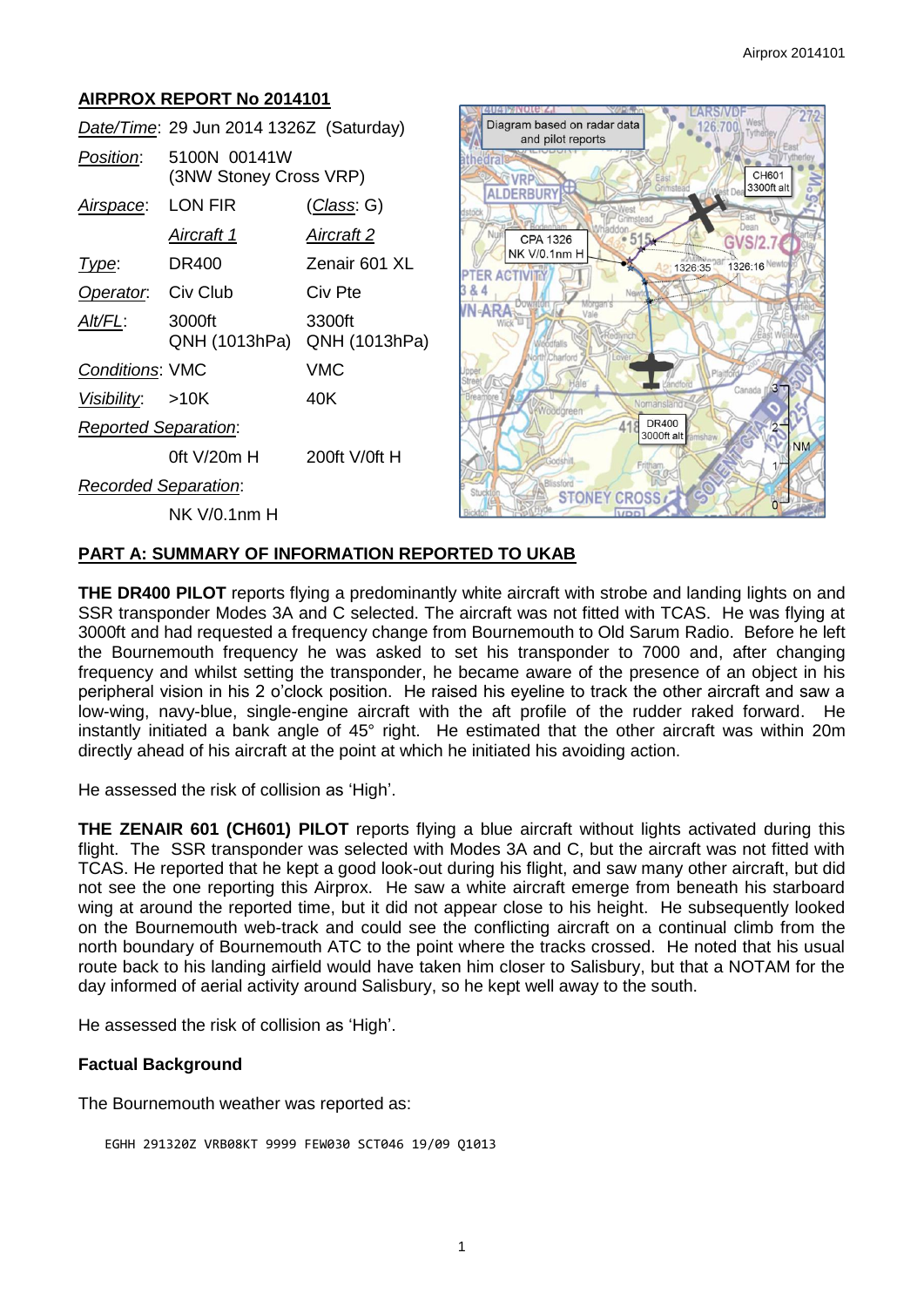## **Analysis and Investigation**

# **CAA ATSI**

The CH601 was in receipt of a Basic Service from London Information prior to the reported Airprox. Traffic Information was not passed on the DR400. The DR400 had been in receipt of a Basic Service from Bournemouth Radar prior to the Airprox but had changed frequency to Old Sarum 30 seconds before the Airprox occurred. Traffic Information was not passed to the DR400 on the CH601 by Bournemouth Radar. The 2 aircraft converged and crossed tracks; the DR400 at FL031 (squawking 7777) and the CH601 at FL033 (squawking 7000) at 1326:59 (Figure 1 below).



## **UKAB Secretariat**

Both pilots shared an equal responsibility for collision avoidance and for not flying into such proximity as to create a danger of collision<sup>1</sup>. The geometry was a 'converging' situation and so the DR400 pilot was required to give way<sup>2</sup>.

### **Summary**

An Airprox was reported on 29<sup>th</sup> June 2014 at 1326 between a DR400 and a Zenair CH601. The CH601 was receiving a Basic Service from London Information but did not receive Traffic Information, and the DR400 was not receiving an ATS at the time of the Airprox having changed frequencies from Bournemouth Radar to Old Sarum 30secs prior.

## **PART B: SUMMARY OF THE BOARD'S DISCUSSIONS**

Information available included reports from the pilots of both aircraft, transcripts of the relevant RT frequencies and radar photographs/video recordings.

The Board first considered the actions of the DR400 pilot. The action of unknowingly changing frequency and squawk just prior to the Airprox had required him to focus inside the cockpit, and the Board opined that this had probably compromised his look-out at the critical juncture. The Board noted his estimate of 20m separation but, compared to the radar-measured separation of 0.1nm, considered that the pilot's closer estimate was probably influenced by the startle factor of looking up and suddenly seeing the conflicting traffic. Although undoubtedly close, the separation had probably been somewhere between the two (radar-measured separation being also subject to some uncertainty due to the size of radar returns and radar jitter etc).

 $\overline{\phantom{a}}$ Rules of the Air 2007 (as amended), Rule 8 (Avoiding aerial collisions).

 $2$  ibid., Rule 9 (Converging).